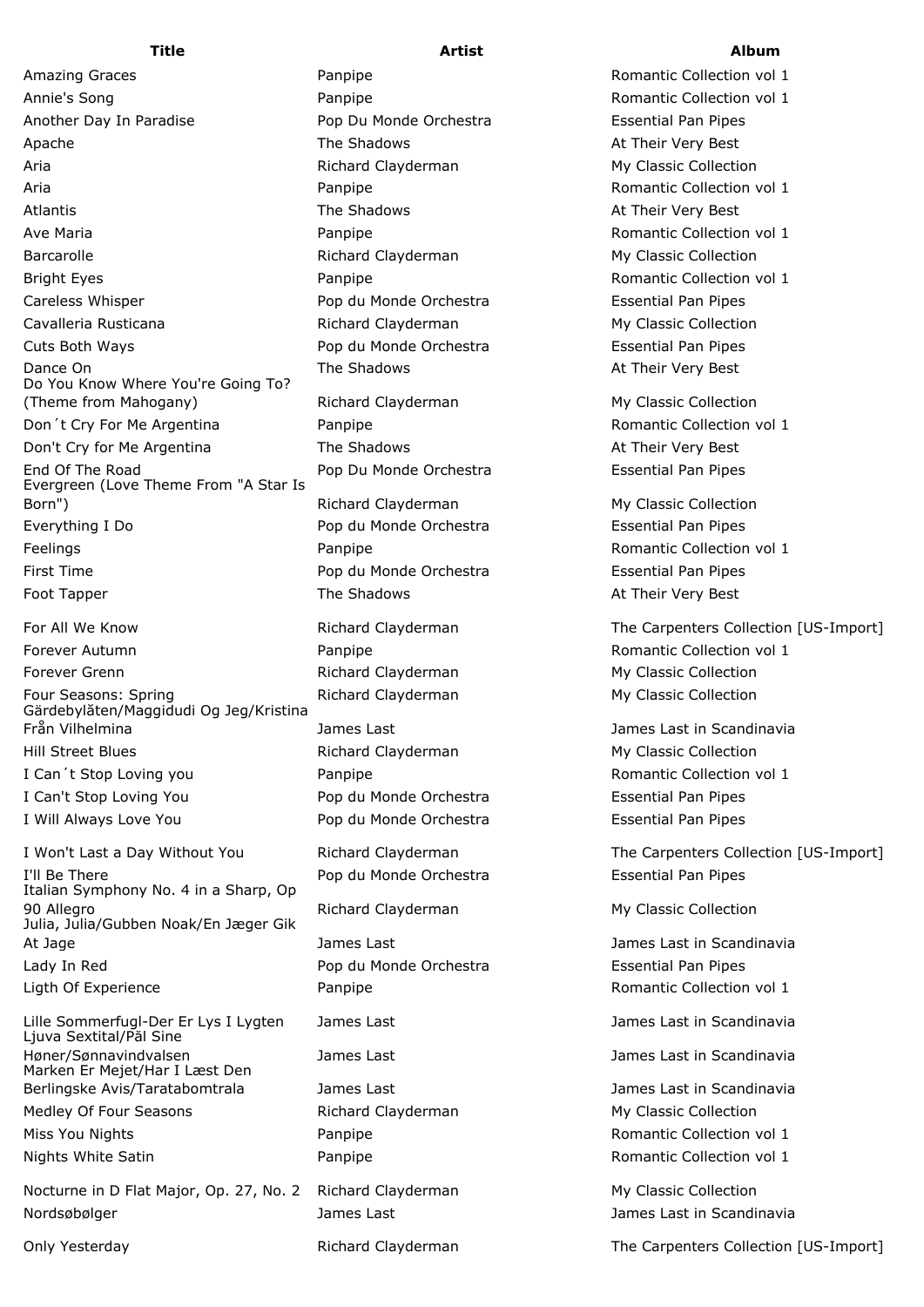Special Medley: For All We Know/We've Only Just Begun Richard Clayderman The Carpenters Collection [US-Import]

Tara's Theme [Main Theme From Gone With The Wind] The Wind Clayderman My Classic Collection Tears In Heaven Pop Du Monde Orchestra Essential Pan Pipes

Teddybjörnen Fredrikson/Her Kommer Pipi Långstrump/Jag Har Bott Vid En James Last James Last James Last in Scandinavia

Theme From The Deer Hunter The Shadows The Shadows At Their Very Best There's A Kind Of Hush (All Over The

When A Man Loves A Woman Pop du Monde Orchestra Funchistan Essential Pan Pipes

When You Tell Me That You Love Me Pop du Monde Orchestra Funder Resential Pan Pipes Whiter Shade Of Pale **Panpipe Romantic Collection vol 1** Number 2014 2014 2015 2016 Why Why **Pop du Monde Orchestra** Essential Pan Pipes

You Don't Bring Me Flowers **Panpipe Romantic Collection vol 1 Romantic Collection vol 1** 

Promise Me **Pop du Monde Orchestra** Essential Pan Pipes

Right Here Waiting Pop du Monde Orchestra Essential Pan Pipes Sacrifice **Election Pop du Monde Orchestra** Essential Pan Pipes

Unchained Melody Pop du Monde Orchestra Essential Pan Pipes Waltz In A Flat **Music Collection** Richard Clayderman My Classic Collection

Over The Rainbow **Collection** Richard Clayderman My Classic Collection

Please Mr. Postman **Richard Clayderman** The Carpenters Collection [US-Import]

Rainy Days and Mondays **Richard Clayderman** The Carpenters Collection [US-Import] Sailing **Collection Collection Collection Collection Collection Collection vol 1** 

Sing Sing Richard Clayderman The Carpenters Collection [US-Import] Sleepy Shores **Richard Clayderman** My Classic Collection

Solitaire **Exercise 2 Collection Clayderman** The Carpenters Collection [US-Import]

Superstar **Richard Clayderman** The Carpenters Collection [US-Import]

Temaet Fra Elvira Madigan James Last James Last in Scandinavia The Swan **Richard Clayderman** My Classic Collection Classic Collection Theme From Love Story **Romantic Collection vol** 1

World) **Richard Clayderman** The Carpenters Collection [US-Import]

They Long To Be Close To You **Richard Clayderman** The Carpenters Collection [US-Import]

Top Of The World **The World Clayderman** The Carpenters Collection [US-Import]

We've Only Just Begun **Richard Clayderman** The Carpenters Collection [US-Import]

Yesterday Once More **Note 20 According Clayderman** The Carpenters Collection [US-Import]